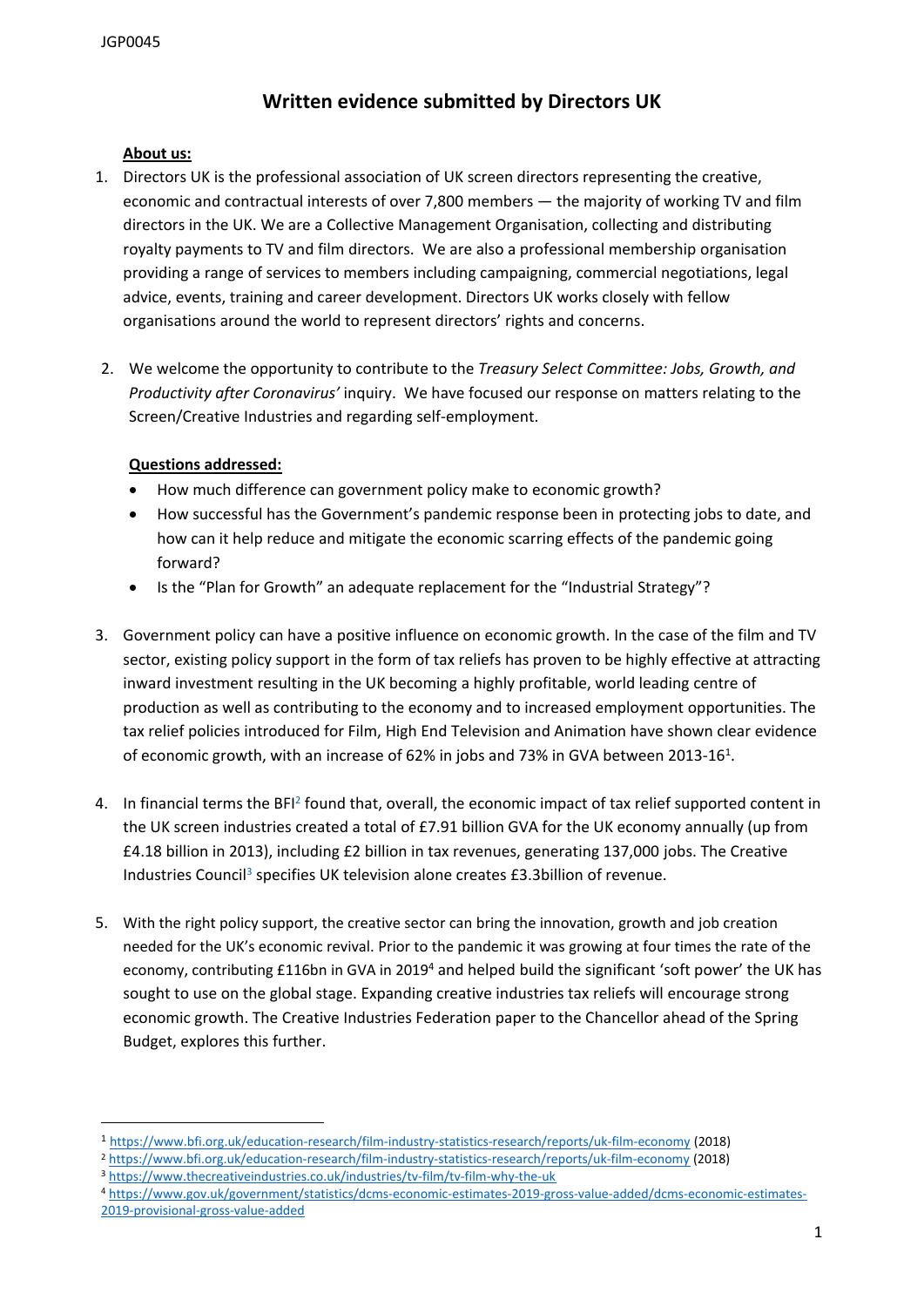- 6. Another example of positive government policy has been the Film and TV Production Restart Scheme. The impact of covid on the audiovisual sector at the start of the pandemic resulted in the immediate shut down of the TV and film production sector. The industry quickly had to develop new protocols to enable production to restart, which it slowly began to do last summer, supported by the Government's introduction of the Film and TV Production Restart Scheme, offering to underwrite production insurance to enable productions to confidently return to work. Without this policy intervention by the Government, it is likely that many productions would not have been able to return due to the large budget risk, and this would have had a significant impact on employment and the economic return arising from UK TV and film production. Only those companies large enough to carry the risk (e.g. big global companies) would have been able to restart. We encourage the Government to retain the scheme for as long as is needed and to consider similar insurance support for the live event sector.
- 7. We were pleased to see that the value of the creative industries, which had been part of the Industrial Strategy, was recognised in the recent "*Build Back Better, Plan for Growth*" and were highlighted as a priority sector. However, it is vital that the Government recognise the significance of the self-employed and freelance workforce to the success of the creative sector, and not just focus on businesses. The creative sector is dependent on the ideas generated by individual creators to provide the content that fuels the creative businesses. There is little to no recognition of the selfemployed within the Plan for Growth, which talks more in terms of traditional employment opportunities and businesses.
- 8. The creative industries have a high proportion of self-employed workers: 33% (694,000) of the workforce in the creative industries and almost 50% (332,000) of the 676,000 in culture, compared to 15% (5 million) of the country's workforce as a whole. Over 20% of all the selfemployed people in the UK work in the cultural and creative industries.
- 9. One of the real risks the creative industry is facing as a result of Covid, which we don't believe the Government has adequately addressed in its pandemic response, is in relation to the workforce. The creative Industries is highly dependent on its craft-led, skilled talent base, who are largely freelance or self-employed and have faced an extremely challenging year financially. In the audiovisual sector, as the TV and film production industry shut down, most of our members (TV and film directors) found themselves out of work and without income or support. Although the approved industry Covid protocols meant the industry was able to carry on during the latest lockdown, with the Film and TV Production Restart Scheme supporting large budget production to return, the reality is that for many the return to work has been slow, sporadic and exceptionally challenging as the impact of Covid lockdowns and new Covid protocols have impacted the amount and type of work that has been available.
- 10. A recent "one-year on" survey of Directors UK members found that **89% of respondents lost significant amounts of work** in the 12 months following the first lockdown (compared to an average 12 month period). The impact on their income has been very real with **89%** having lost income due to the pandemic. Yet only **11%** of respondents said they had been able to rely on government schemes to support their lost income (see box below for more findings). The eligibility criteria of the SEISS meant they were not able to access meaningful support, due to the various arbitrary cut offs, which those who are employed and supported through CJRS were not subject to.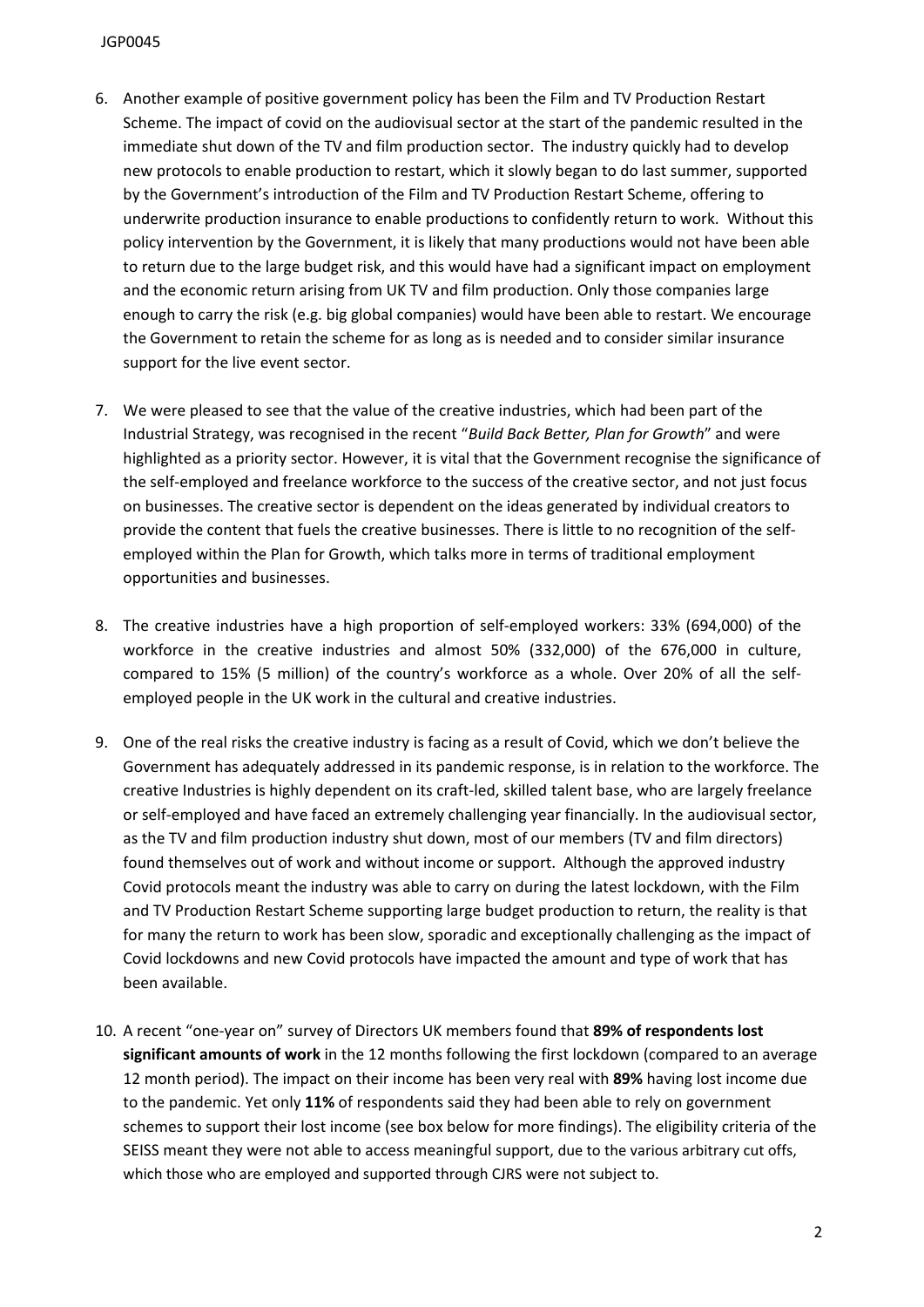#### JGP0045

- 11. Covid-19 has exposed the fragilities within the sector, which relies heavily on its creative workforce. Many have had to survive on savings or loans, or are leaving the sector altogether. The impact of the pandemic and the lack of support during Covid has left many creative freelancers questioning whether they want, or are able, to continue working in a freelance sector where they are carrying a greater personal and financial risk. They work outside traditional employment structures and do not benefit from the safeguards and employment rights and benefits of regular employees. They also experience patterns of employment that are insecure, unpredictable and their pay is often irregular. **88%** of respondents to our survey think the Government have not done enough to support self-employed/freelance workers in the creative industries. Their confidence in the Government's willingness to support them in a covid crisis rated an average of 3, on scale of 1-10.
- 12. If these workers leave the sector, due to the fear of insecurity, we risk losing the very talent and skills which drives and attracts the inward investment highlighted earlier. The gaps in support for self-employed workers during the pandemic has highlighted the inherent flaws in the current taxation and employment system that does not recognise the working model of the selfemployed freelancer. The Government needs to understand how the self-employed workforce is being engaged in work and how it can be more effectively tracked and supported in the future, given this group of workers are growing faster than any others according to DCMS figures<sup>5</sup>. Tax and employment status needs to be reviewed to reflect the modern world of work in order to ensure this lack of parity of support cannot happen again, and that future taxation does not further penalise those who have not been helped.
- *13.* Going forwards, if the Government wants to reduce and mitigate the economic scarring effects of the pandemic and protect jobs and growth, it needs to better understand the growing freelance and self-employed workforce – in all sectors - and ensure they offer parity of protection and support in future. Government needs to develop a greater understanding of the employment and business models involved in the creative sector in order to support and build on its success. As a respondent to our survey said: *"They don't understand how we work."*
- 14. Along with fellow organisations representing 350,000 individual creators we have been calling for the establishment of a "UK Creators Council" to work with DCMS to help inform and assist policymaking, enabling government to hear the freelance creators voices directly.
- 15. Other areas of policy which would further support and enhance growth in the creative sectors are in relation to research and development (R&D), and intellectual property (IP). The Creative Industries are defined by the UK government as *"those industries which have their origin in individual creativity, skill and talent and which have a potential for wealth and job creation through the generation and exploitation of intellectual property".* In its current review of R&D Tax relief we support calls for the Government to broaden the definition of R&D tax relief to include the creative industries, this would support and encourage the huge potential for innovation that exists in the creative industries and empower our world-leading creative sector in future project generation and employment creation.
- 16. As well as providing support for R&D to encourage innovation, maintaining a strong copyright and IP regime is also critical to the success of the creative sector, particularly the audiovisual

<sup>5</sup>[https://assets.publishing.service.gov.uk/government/uploads/system/uploads/attachment\\_data/file/811903/DCMS\\_Sectors\\_](https://assets.publishing.service.gov.uk/government/uploads/system/uploads/attachment_data/file/811903/DCMS_Sectors_Economic_Estimates_2018_Employment_report.pdf) [Economic\\_Estimates\\_2018\\_Employment\\_report.pdf](https://assets.publishing.service.gov.uk/government/uploads/system/uploads/attachment_data/file/811903/DCMS_Sectors_Economic_Estimates_2018_Employment_report.pdf)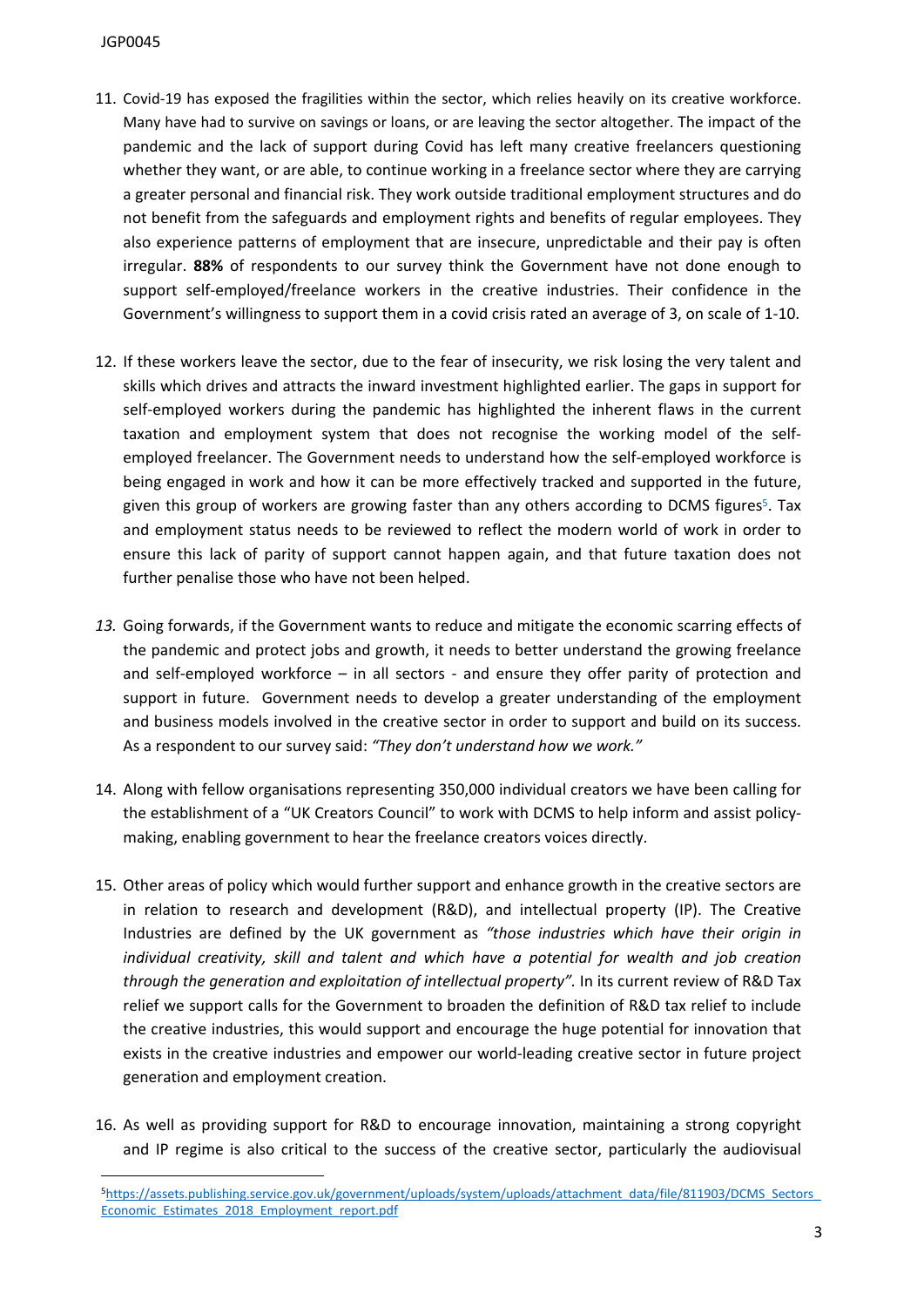sector. It is essential to our creative economy that copyright protection remains fit for purpose for the digital age. As consumption trends change, strengthening and enforcing the IP framework effectively for the digital world will protect these important industries and revenue streams, and incentivise our creators and our industry to continue to achieve innovation and success. It is also important that the high standards of copyright enforcement and protection in the UK are reflected and protected in future trade deals, as holding onto intellectual property is good for the sector as the rewards are reinvested into domestic interests.

- 17. Finally, regarding the Government's plan for improving skills and levelling up, we support the adaption of the apprenticeship scheme to allow for flexi-job apprenticeships. We urge the Government to ensure that creative subjects continue to be taught and supported as part of the school curriculum and higher education, and strongly object to the proposed 50% cuts to arts subjects funding for university courses. A reduction in funding could further damage the future talent pipeline. There is also a need for greater commitment to training and skills development in the film and TV production sector. In the last 15 years, as the production industry has moved away from a permanent staff-based model, and the use of freelance workers has expanded, we have seen a reduction in the training and career development opportunities being made available to freelance workforce, which is impacting on career sustainability and progression. If we want to see growth in the creative sector it is essential that we support and develop the talent supply both now and for the future.
- 18. Directors UK is also keen to ensure that access and inclusion is at the heart of the Governments' levelling up policy, in order to improve representation from across the nations and regions of the UK, and among those groups who are currently under-represented. In the film and TV production sector a great deal more work needs to be done to address the under-representation on and off screen of people of colour, women, and those with disabilities. Key to building a more diverse and equitable industry will be ensuring that education, training, employment and career development opportunities are genuinely open, accessible and inclusive and that guidance and practice around hiring and recruiting freelancers is improved.
- 19. Our key recommendations to the Government include:
	- i. Maintain and, where appropriate, extend Creative Industries Tax Reliefs.
	- ii. Review the gaps in government support for freelancers/self-employed including expanding the eligibility criteria of the SEISS to address the support needs of those who have been left out, including directors of small Ltd companies, those affected by the 50% rule and the £50,000 cliffedge, and PAYE freelancers; seek ways of retrospectively supporting or compensating those who have been affected by the limitations.
	- iii. Reform tax and benefit rules to secure greater fairness in benefits and social security for self-employed workers.
	- iv. Remove the perceived barriers to applying for R&D tax reliefs; and broaden the definition of R&D to realise the huge potential for innovation that exists in the creative industries.
	- v. Protect, enhance and promote the UK's effective copyright system in the face of increasing digital exploitation.
	- vi. Establish a Creators Council to improve engagement with the freelance creative workforce, to assist policy making and recovery.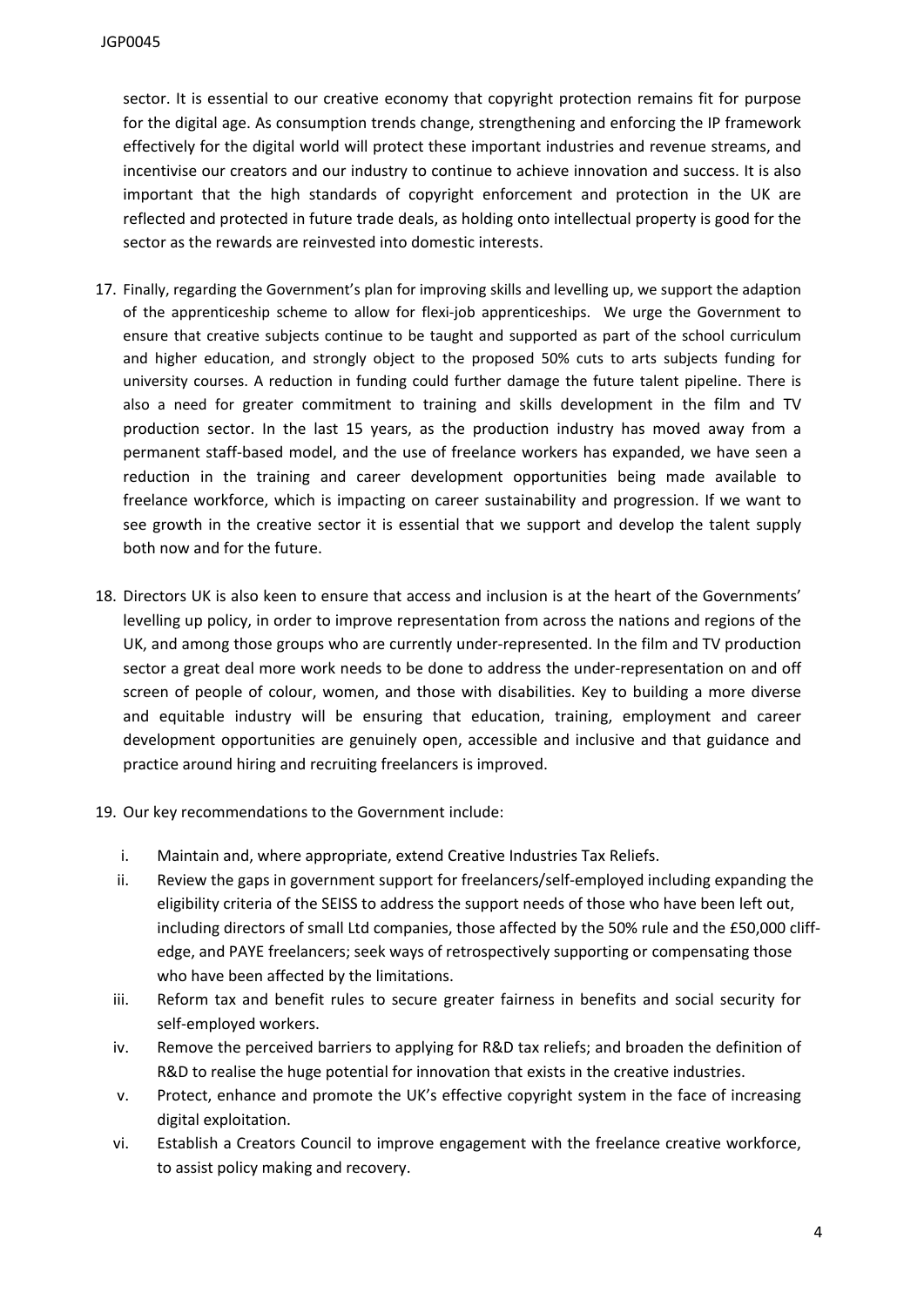vii. Establish a Future Workforce Commission to ensure the UK champions entrepreneurialism across government and industry.

The UK's creative industries are world leading, and with the right support from the Government they will continue to bring economic, employment and cultural gains to the UK and beyond.

### **Effects of the Pandemic – One Year On**

A recent "one year on" survey of Directors UK members found that **89% of our members lost work** in the 12 months following the first lockdown (compared to an average 12-month period). **64%** worked for just 6 months or less, and a third (**33%**) worked for 2 months or less. **18%** said they had not been able to find work since the pandemic began.

The impact on their income has been very real with **89%** of members having lost income due to the pandemic. **19%** lost £10-20,000. **24%** lost £20-£35,000. **18%** lost £35-£50,000. **11%** lost over £50,000. When an average director's income per year is between £50-60,000 these are not inconsiderable financial losses.

Only **11%** of respondents said they had been able to rely on government schemes to support their lost income.

- **66%** of freelance members who work under PAYE said they **weren't eligible for furlough** under the CJRS as they weren't registered with HMRC by a PAYE employer on the relevant dates.
- Only **34%** were eligible and applied for support from the SEISS.
- **68%** weren't eligible for Universal Credit. Only **12%** applied and were eligible**.**

The reasons given for not being eligible for government support: **44%** earned over £50,000. **35%** earned the majority of their income in dividends. **32%** had savings in excess of the Universal Credit cut off; for many, these savings would have been used to pay tax bills or to plan for the future saving up for a house, a maternity break, a wedding or children's education.

**42**% said they had to rely on a partner or savings. **8%** are in immediate financial difficulty. **20%** said they can only sustain themselves for another 2-3 months without further financial support, and a further **7%** can only sustain themselves for 1 month.

**12%** of respondents said they had to find work outside the industry. Of these, **50%** say they have left, or temporarily left, the industry, with **8%** having no plans on returning.

**88%** think the Government has not done enough to support self-employed/freelance workers in the creative industries. Their confidence in the Government's willingness to support them through the COVID crisis rated an average of 3, on scale of 1-10.

#### **In their own words:**

"The hard cut off for SEISS was soul destroying. I missed out on desperately needed support because I earned £9 over the *threshold (£50,009). This cost me around £30,000 of help."*

"I think the £50,000 threshold is unfair to those living in London where housing costs are so high. I feel we are made out to be tax dodaers despite paying into the tax and NI system since age 16 through both PAYE and Self-Assessment Tax. Even a *modest contribution on a sliding scale would make a huge difference."*

"There is no support from the Government. I've used all my savings now. I have no money to pay back the loan or my tax *bill."*